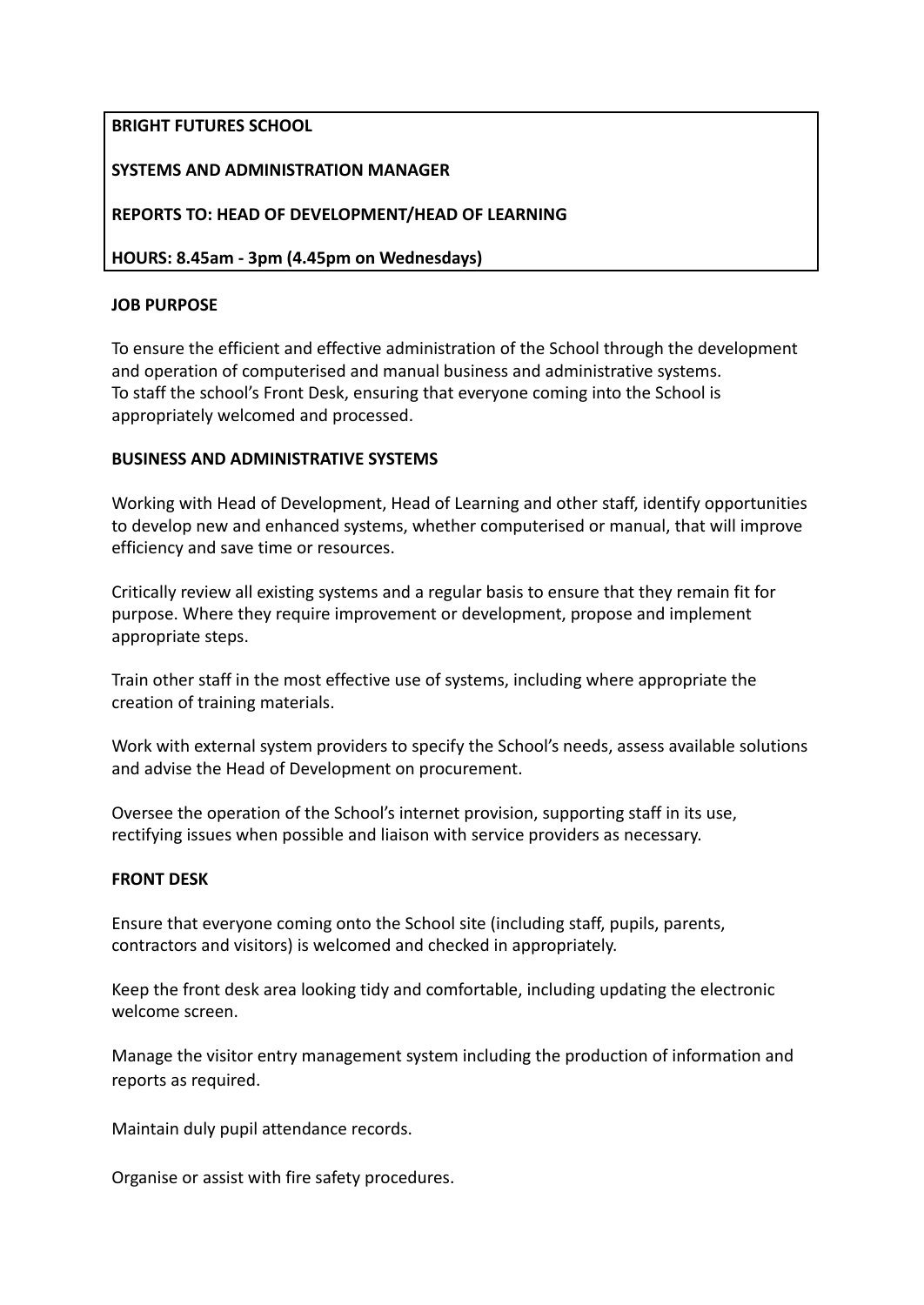Be the point of first contact for the School, dealing with all incoming contact in person, by telephone, letter, email or website contact form. Respond to contacts personally and route to an appropriate person.

Make contact with parents and others as required.

Maintain an electronic School Diary, bringing any potential clashes or issues to the attention of the Head of Learning or Head of Development.

Support staff and pupils with the use of reprographic equipment.

Deal with the wide range of situations that arise in a calm and measured way, referring to others when appropriate.

### **EQUIPMENT, MATERIALS AND PREMISES**

Maintain an inventory and service schedule of all equipment, including IT equipment.

Arrange servicing and repairs as necessary.

Monitor levels of consumable materials and re-order to ensure that things do not run out.

Organise procurement of new equipment as required.

Liaise with Robert Scott & Sons (Landlord) on premises issues, maintenance, repairs etc.

### **PAYROLL AND STAFFING**

Set up and maintain an online system to monitor and record staff sickness and other absences.

Submit details of payroll, sickness, maternity leave etc Kirklees Council, including new starters and leavers.

Deal with matters relating to Teachers' Pension Scheme and National Employment Savings Trust.

Apply for DBS checks and maintain appropriate records.

Deal with the recruitment processing of new staff, including advertising, arranging interviews, ID, references, Single Central Record info

### **GENERAL ADMINISTRATION**